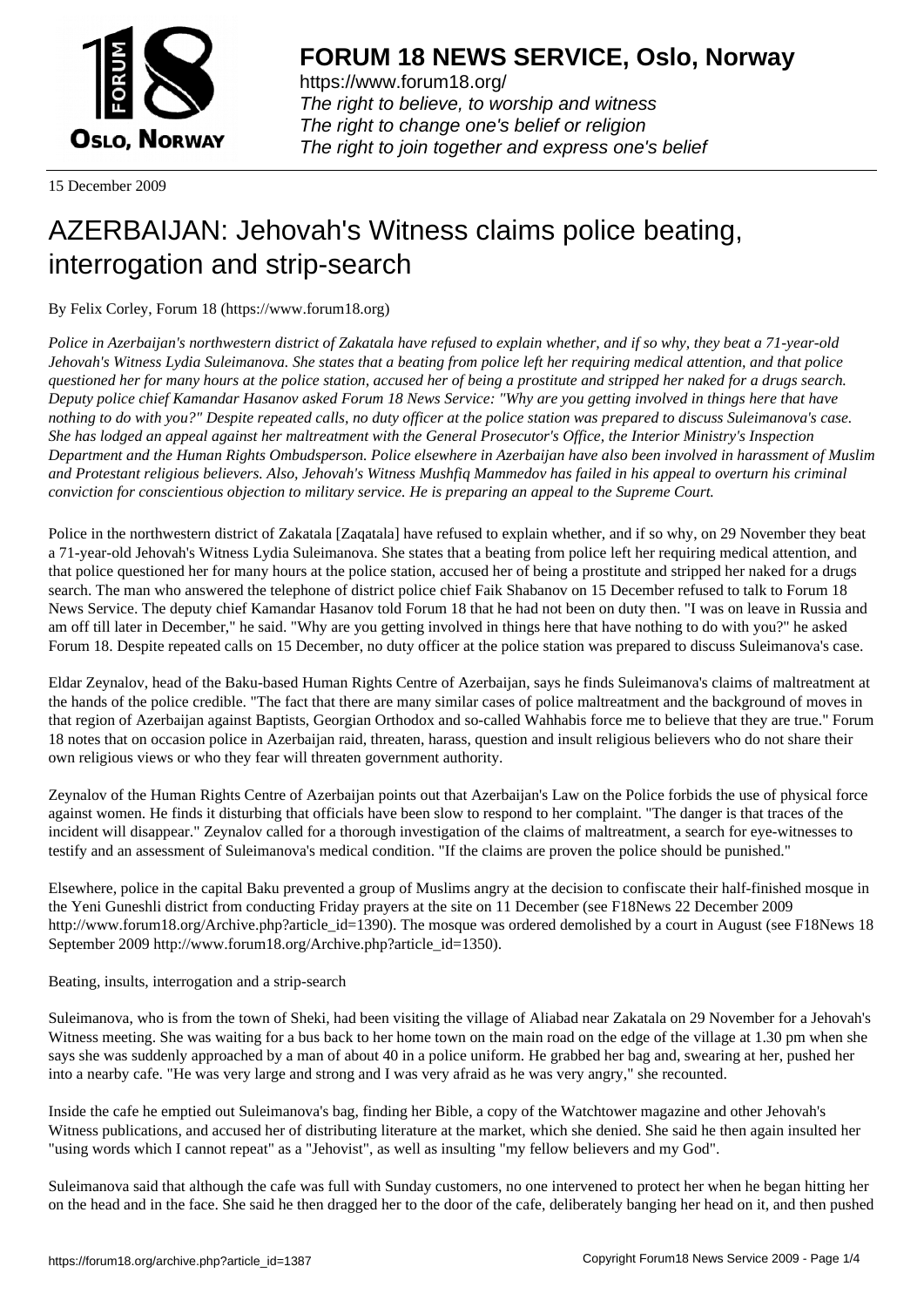Suleimanova complained that she was then taken from office to office to be questioned by four or five different police officers about why she had come from Sheki to Aliabad, whether she had handed out leaflets at the market and what they had discussed at their Jehovah's Witness meeting. "One investigator asked me angrily why I did not read the Koran," Suleimanova complained. "I told him I read the Injil [Bible]." She said officers were insulting and used words "inappropriate for cultured people", including again accusing her of being a prostitute.

Officers refused to allow her to call a lawyer or any friends in Zakatala. Fearing that she would again be maltreated she signed a statement the police prepared. When she asked for her books back they said they would be sent to the police in her home town of Sheki.

One officer then forced a female cleaner in the police station to conduct a full strip-search of Suleimanova to look for drugs. "Of course there were no drugs there."

At 8pm she says she was taken to the medical centre next to the police station for a doctor to do an official examination of her wounds. The doctor refused to show her what he had written. She said that it was only the following morning when bruises around her eyes and haematoma on her forehead became prominently visible.

After some seven hours being interrogated and maltreated, police then proposed to take her back to the bus stop at Aliabad. She persuaded them to take her instead to a fellow Jehovah's Witness locally.

Suleimanova returned home to Sheki the following day. A man identifying himself as a police officer telephoned her and said that as she was not intending to complain about her treatment, he would come round with a document for her to sign declaring that she had no complaint against the police. She told him she was going to complain and he said he would come anyway, but he never did.

She said on 1 December that she went to a local photographer to record her injuries and asked him to date stamp the photo as evidence. She was also treated by an emergency doctor, but as he would not give her a certificate recording her condition she also went to the local polyclinic, but they said they would not conduct an official examination without a request from the police. At the police station in Sheki she described the events and the man she says was responsible. "But I didn't say he was in police uniform otherwise he would not have sent me for the official examination." However, the doctor would not give her a copy of his findings.

Religious communities in Zakatala District have long experienced harassment from the authorities. Two Baptist pastors have successively been imprisoned on what church members strongly insist were false charges, imposed in retaliation for their continuing worship without state registration (see eg. F18News 12 February 2009 http://www.forum18.org/Archive.php?article\_id=1254).

## Appeals against maltreatment

On 7 December Suleimanova lodged an appeal against her maltreatment to the General Prosecutor's Office in Baku, the Interior Ministry's Inspection Department and the country's Human Rights Ombudsperson Elmira Suleymanova. (Forum 18 has seen a copy of her appeal.) "These police officers persecuted me because I hold religious views which differ from their own personal views and attend religious meetings," she declared. "They thrust their own religion on me by force, abusing their official position and power." She called for the police officers involved to be punished.

The Complaints Department at the Ombudsperson's Office told Forum 18 on 15 December that it had received the complaint on 11 December and would respond to Suleimanova within the prescribed ten days. Jehovah's Witnesses told Forum 18 that she met an Ombudsperson Office local official in Sheki, Pervez Mamedov, on 15 December to discuss her case.

The Complaints Department at the Interior Ministry told Forum 18 on 15 December that it had not received it. However, an official of the Chief Organisational-Inspection Administration insisted to Forum 18 the same day that "every appeal is considered". No one at the General Prosecutor's Office was available on 15 December to say whether the appeal had been received and what would be done with it.

Suleimanova noted that she is now too afraid to visit her fellow-believers in Aliabad for religious meetings, in case the local police attack her again.

Other police involvement in harassment

Forum 18 has learnt that police elsewhere in Azerbaijan have taken part in harassing other religious believers.

The Interior Ministry reported on its website on 8 December that police in Belakan district – to the north of Zakatala – searched the home of Ilfan Makhmuev and his brother Kanan in the village of Gullar. They confiscated 47 religious books, 33 computer discs, two videotapes and six religious drawings.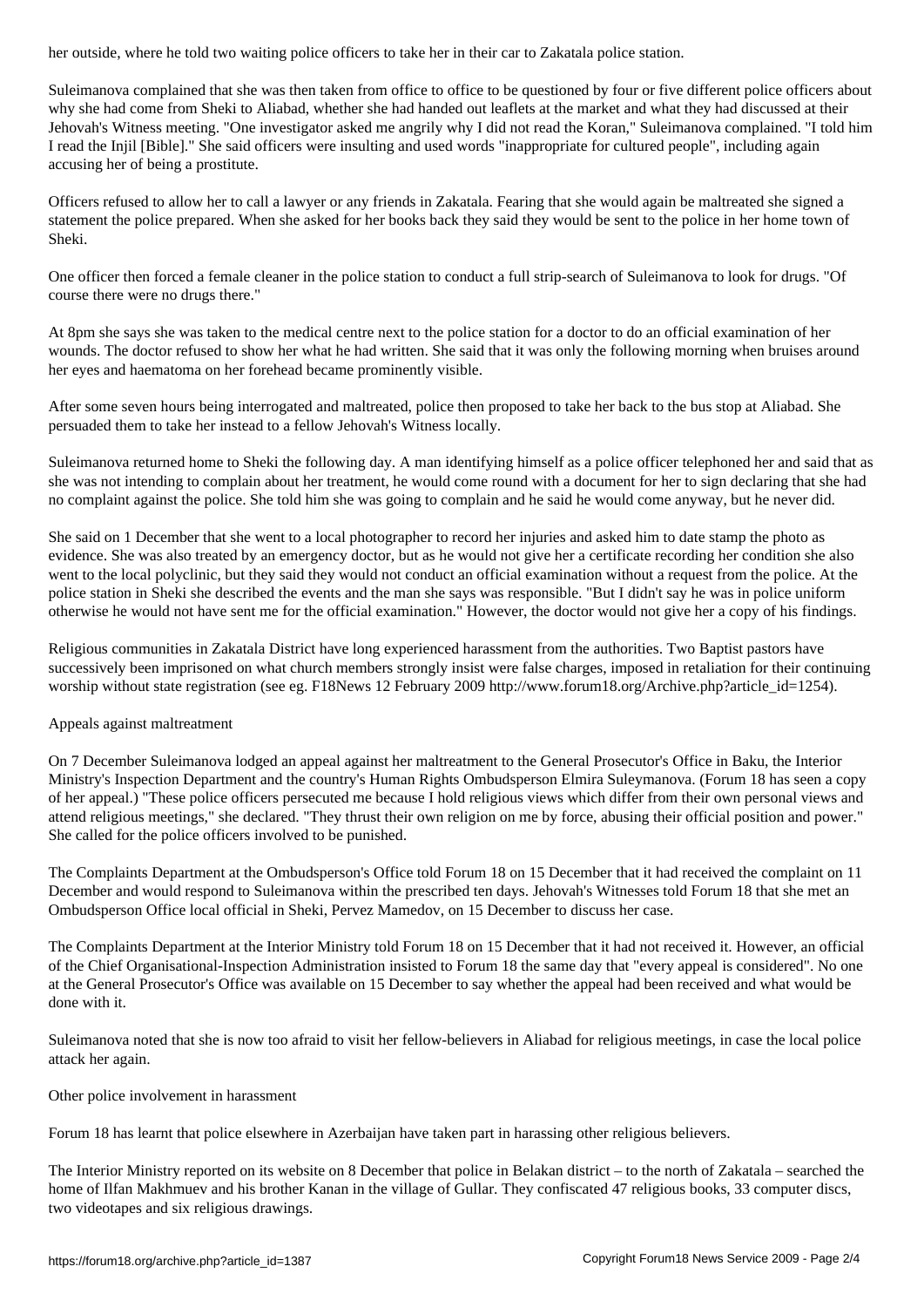Belakan police chief Jalil Mehmanov told Forum 18 from Belakan on 15 December that the confiscated books were Muslim. "I didn't take part in the operation, but there are Wahhabis here," he told Forum 18, referring to a common name for purist Muslims, whether or not they are violent. "We sent the books for expert assessment to the State Committee for Work with Religious Communities in Baku. If a religion is not allowed we don't allow their books." He said that if the books represent no danger, they will be returned in a month's time.

Asked whether this meant that any religious books were safe from confiscation for verification by the State Committee, Mehmanov responded: "We usually don't take the risk and get them checked." He refused to say on what grounds the Makhmuevs' home had been searched in the first place.

In early 2009 a Protestant church member was attacked by three unknown men in a Baku suburb who called her a "kafir" [Arabic for "unbeliever"] and ended up in hospital, the church member told Forum 18. When the church member went to the local police to give information about the attackers so that they could be identified and prosecuted, the police asked why the church member had been attacked. On hearing that it was because of their faith, the police said: "If you were attacked because you changed your faith, that is your fault." The church member was again summoned by the police without giving a reason two months later, but decided not to go. The church member felt obliged to leave the suburb.

The Protestant – who became a Christian more than ten years ago – said social pressure against the family had always been strong, with one adult family member being sacked from their state job and another being downgraded. "My boss said you have changed your faith this time, next time you'll betray your country." The children had faced bullying in school from other children.

Another Protestant Christian elsewhere in Azerbaijan, who asked that neither his name nor his location be identified for fear of reprisals, told Forum 18 that after he gathered local residents for smallscale Christian meetings in a private home in his native region, someone informed the police and he was summoned in summer 2009. "I was taken to the police station where I and those who had gathered for meetings with me were insulted," he told Forum 18. "We were strictly warned that if we again meet together we will have serious problems. Then they tried to find out who had sent me, who I work for, and beat me. I was banned from living and evangelising in the district."

Before being forced to flee, the Protestant said a local man, "a strong believer in Islam", had threatened that if he spoke to anyone of his Christian faith he would kill him and then cross the border to Iran. "I would be blessed there for killing a kafir [unbeliever]," the man reportedly told the Protestant.

"I am now forced to live far from my home region," the Protestant complained to Forum 18. "I want to be able to return."

In another town some distance from Baku, police raided a Protestant Sunday service in a private home in October, Protestants who asked not to be identified told Forum 18. They asked that the location also not be published for fear of reprisals against the community. Police took the names and other details of all those present and questioned them about their meetings.

Conscientious objector's appeal fails

Meanwhile, Jehovah's Witness Mushfiq Mammedov has failed in his appeal to overturn his criminal conviction for refusing military service on grounds of religious faith. On 9 December Judge Rahman Mirzaev at Baku's Appeal Court upheld the original conviction handed down by a local court in Baku in October, Jehovah's Witnesses told Forum 18.

Convicted under Criminal Code Article 321.1, which punishes refusal to perform military service in peacetime, Mammedov was fined 250 Manats (1,737 Norwegian Kroner, 206 Euros or 312 US Dollars). The judge took account of the two months he had spent in pre-trial detention (see F18News 3 December 2009 http://www.forum18.org/Archive.php?article\_id=1382).

Mammedov argues that Azerbaijan's Constitution and the country's commitment to the Council of Europe require it to introduce a civilian alternative to compulsory military service. He is preparing a further appeal to Azerbaijan's Supreme Court, Jehovah's Witnesses told Forum 18. He has not yet paid the fine. (END)

For a personal commentary, by an Azeri Protestant, on how the international community can help establish religious freedom in Azerbaijan, see http://www.forum18.org/Archive.php?article\_id=482.

For more background information see Forum 18's Azerbaijan religious freedom survey at http://www.forum18.org/Archive.php?article\_id=1192.

More coverage of freedom of thought, conscience and belief in Azerbaijan is at http://www.forum18.org/Archive.php?query=&religion=all&country=23.

A compilation of Organisation for Security and Co-operation in Europe (OSCE) freedom of religion or belief commitments can be